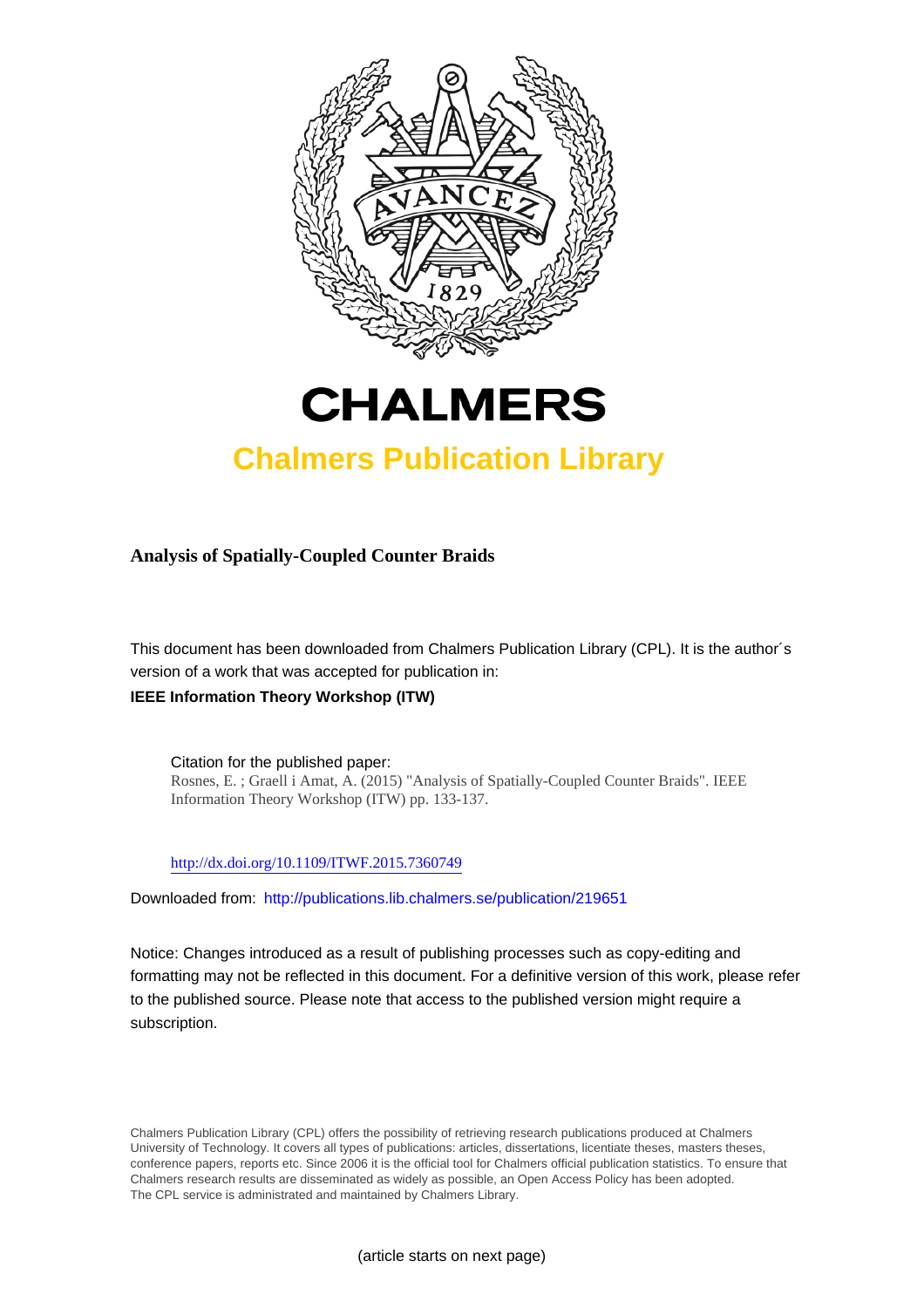# Analysis of Spatially-Coupled Counter Braids

Eirik Rosnes† and Alexandre Graell i Amat‡

†Department of Informatics, University of Bergen, N-5020 Bergen, Norway, and the Simula Research Lab. ‡Department of Signals and Systems, Chalmers University of Technology, SE-412 96 Gothenburg, Sweden

*Abstract*—A counter braid (CB) is a novel counter architecture introduced by Lu *et al.* in 2007 for per-flow measurements on high-speed links. CBs achieve an asymptotic compression rate (under optimal decoding) that matches the entropy lower bound of the flow size distribution. Spatially-coupled CBs (SC-CBs) have recently been proposed. In this work, we further analyze single-layer CBs and SC-CBs using an equivalent bipartite graph representation of CBs. On this equivalent representation, we show that the potential and area thresholds are equal. We also show that the area under the extended belief propagation (BP) extrinsic information transfer curve (defined for the equivalent graph), computed for the expected residual CB graph when a peeling decoder equivalent to the BP decoder stops, is equal to zero precisely at the area threshold. This, combined with simulations and an asymptotic analysis of the Maxwell decoder, leads to the conjecture that the area threshold is in fact equal to the Maxwell decoding threshold and hence a lower bound on the maximum *a posteriori* (MAP) decoding threshold. Finally, we present some numerical results and give some insight into the apparent gap of the BP decoding threshold of SC-CBs to the conjectured lower bound on the MAP decoding threshold.

#### I. INTRODUCTION

Recently, Lu *et al.* proposed a novel counter architecture, inspired by sparse graph codes, for measuring network flow sizes, nicknamed Counter Braid (CB) [1]–[3]. CBs use less memory space than other approximate counting techniques, since the flow sizes are compressed *on-the-fly*. They are indeed asymptotically optimal (under some mild conditions) [3], i.e., the average number of bits needed to store the size of a flow tends to the information-theoretic limit (under maximum-likelihood decoding) when the number of flows goes to infinity. Furthermore, they are characterized by a layered structure which can be described by a graph. This allows for low-complexity decoding using a message passing (belief propagation (BP)) decoding algorithm. In general, good performance can be achieved with a small number of layers.

Spatially-coupled CBs (SC-CBs) were recently introduced by Rosnes in [4], with improved BP decoding thresholds as compared to uncoupled CBs. It was numerically shown in [4] that the BP decoding threshold of single-layer SC-CBs converges to a fixed value.

In this paper, we further analyze single-layer CBs and SC-CBs. We consider an equivalent bipartite graph representation of CBs, with identical finite-length performance and asymptotic behavior to that of CBs decoded on the original bipartite graph. On this equivalent representation, we show that the potential threshold, introduced by Yedla *et al.* in [5], and the



Fig. 1. The graph of a two-layer CB. (a) the bipartite graphs  $G_1$  and  $G_2$ ; (b) the combined graph.

area threshold are equal. We also show that the area under the extended BP (EBP) extrinsic information transfer (EXIT) curve (defined for the equivalent graph), computed for the expected residual CB graph when a peeling decoder equivalent to the BP decoder stops, is equal to zero precisely at the area threshold. This, combined with simulations and an asymptotic analysis of the Maxwell decoder, leads to the conjecture that the area threshold is equal to the Maxwell decoding threshold and hence a lower bound on the maximum *a posteriori* (MAP) decoding threshold.

Interestingly, when coupling the original (or the equivalent) graph, there is a remaining gap between the potential threshold and the BP decoding threshold of SC-CBs even in the limit of large coupling chain length and smoothing parameter. This gap seems to be fundamental and due to the fact that the flow node update rule for even and odd iterations is different.

In this text, all proofs are omitted due to lack of space. An extended version containing proofs will be published on arXiv.

#### II. COUNTER BRAIDS

A CB is a counter architecture consisting of  $L \ge 1$  layers. At layer  $l \in \{1, \ldots, L\}$ , it has  $m_l$  counters of depth  $d_l$  bits, with  $m_i < m_j$  for  $i > j$ . The number of distinct flows to be counted is denoted by  $m_0$ .

The l-th layer of a CB can be represented by a bipartite graph  $G_l = G_l(\mathcal{F}_l \cup \mathcal{C}_l, \mathcal{E}_l)$ , where  $\mathcal{F}_l$  (of size  $m_{l-1}$ ) denotes the set of flow nodes, and  $C_l$  (of size  $m_l$ ) denotes the set of counter nodes. The set of edges of the graph is denoted by  $\mathcal{E}_l$ . The *l*-th layer is connected to the  $(l-1)$ -th layer by a bijective mapping  $\Xi_l(f) = c$  on the set of flow nodes of the l-th layer, where  $f \in \mathcal{F}_l$  and  $c \in \mathcal{C}_{l-1}, l = 2, \ldots, L$ . For notational convenience, the neighborhood of a node a (either a counter node c or a flow node f) is denoted by  $\delta(a)$ .

When a flow is encountered (for instance, on a highspeed link), all connected counter nodes of the first layer

E. Rosnes was supported by the Norwegian-Estonian Research Cooperation Programme (grant EMP133) and by Simula@UiB. A. Graell i Amat was supported by the Swedish Research Council under grant #2011-5961.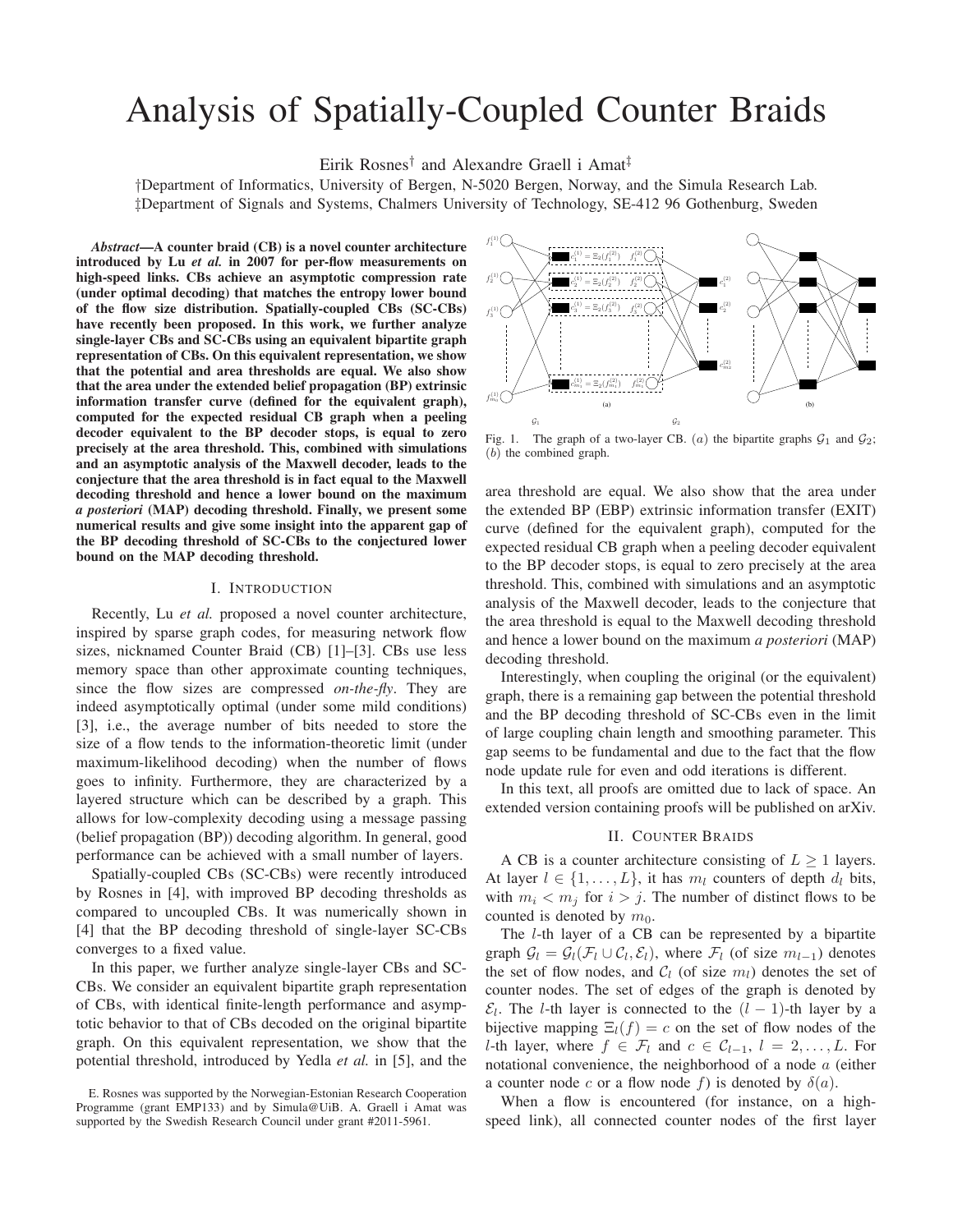are incremented modulo  $2^{d_1}$ . If a counter node c of the first layer overflows, all connected counter nodes of the second layer (formally the counter nodes in the set  $\delta(\Xi_2^{-1}(c))$ ), are incremented modulo  $2^{d_2}$ . Furthermore, if a counter node in the second layer overflows, all connected counter nodes of the third layer are incremented modulo  $2^{d_3}$ . This process is repeated for each level until we reach the final layer L. We denote by  $\phi(c)$  the final value of a counter node c prior to decoding, and by  $\phi(f)$  the estimated value (after decoding) of a flow node  $f$ .

An example of a two-layer CB is shown in Fig. 1, where flow nodes are represented by empty circles and counter nodes by filled squares. Fig.  $1(a)$  shows the bipartite graphs  $\mathcal{G}_1$  and  $\mathcal{G}_2$  of the two-layer CB, while Fig. 1(b) depicts an equivalent graph where a flow node of the second layer and its corresponding counter node of the first layer in Fig.  $1(a)$ are represented using a single *combined* counter node due to the bijective mapping  $\Xi_2(\cdot)$ .

In the following, we will assume that the bipartite graphs  $\mathcal{G}_l, l = 1, \ldots, L$ , are left-regular, i.e.,  $|\delta(f)| = k_l$ , for some integer  $k_l \geq 2$ , and for all  $f \in \mathcal{F}_l$ . The assignment of graph sockets of flow nodes to graph sockets of counter nodes, i.e., the connections in the graph, is done in a random fashion. This means that, asymptotically as the number of flow nodes tends to infinity (while  $\frac{|C_l|}{|\mathcal{F}_l|}$  is kept fixed), the distribution of the fraction of edges connected to a given counter node approaches a Poisson distribution [1]. We can now formally define the flow and counter node degree distributions. For counter nodes, we assume the asymptotic Poisson distribution. Let  $L_l(z) = z^{k_l}$ ,  $k_l \geq 2$ , and

$$
R_l(z) = \sum_{i=0}^{\infty} R_i^{(l)} z^i = \sum_{i=0}^{\infty} \frac{e^{-\gamma_l} (\gamma_l z)^i}{i!}
$$

denote the node-perspective flow node and counter node degree distributions of the *l*-th layer, respectively. Here,  $\gamma_l$  =  $\widetilde{m_{l-1}k_l}$  $\frac{u_{l-1}k_l}{m_l}$  is the average counter node degree. The corresponding edge-perspective degree distributions are

$$
\lambda_l(z) = \frac{L'_l(z)}{L'_l(1)} = z^{k_l - 1}
$$

and

$$
\rho_l(z) = \frac{R'_l(z)}{R'_l(1)} = \sum_{i=0}^{\infty} \frac{e^{-\gamma_l} (\gamma_l z)^i}{i!} = R_l(z),
$$

respectively. Finally, we denote by  $\beta_l = \frac{m_l}{m_{l-1}}$  the fraction of the number of counter and flow nodes of the  $l$ -th layer.

#### *A. Belief Propagation Decoding*

CBs can be decoded using a BP decoding algorithm [1] on the corresponding graph, starting with the right-most layer. After decoding the l-th layer, represented by the bipartite graph  $\mathcal{G}_l$ , the counter nodes of the  $(l-1)$ -th layer are updated based on the mapping  $\Xi_l(\cdot)$ .

Consider the decoding of the l-th layer in more detail. We define the messages exchanged in the BP decoding algorithm as follows. Let  $\mu_{f \to c}^{(\ell)} \in \mathbb{R}$ , where  $\mathbb R$  is the field of real numbers

and  $(f, c) \in \mathcal{E}_l$ , denote the message sent from flow node f to counter node  $c$  for some  $l$ , during the  $l$ -th iteration of the BP decoding algorithm. Likewise, let  $\psi_{c \to f}^{(\ell)} \in \mathbb{R}$ ,  $(f, c) \in \mathcal{E}_l$ , denote the message sent from counter node  $c$  to flow node  $f$ during the  $\ell$ -th iteration of the algorithm. The counter node and flow node update rules (for  $\ell = 1, \ldots, \ell_{\text{max}}$ ) are given as follows [1],

$$
\psi_{c \to f}^{(\ell)} = \max \left\{ \phi(c) - \sum_{f' \in \delta(c) \setminus f} \mu_{f' \to c}^{(\ell-1)}, f_{\min} \right\} \qquad (1)
$$

$$
\mu_{f \to c}^{(\ell)} = \begin{cases} \min_{c' \in \delta(f) \setminus c} \psi_{c' \to f}^{(\ell)}, & \text{if } \ell \text{ is odd} \\ \max_{c' \in \delta(f) \setminus c} \psi_{c' \to f}^{(\ell)}, & \text{if } \ell \text{ is even} \end{cases}
$$
 (2)

where  $f_{\text{min}}$  is the minimum flow size (from the flow size distribution) of a flow node,  $\ell_{\text{max}}$  is the maximum number of iterations, and  $\mu_{f \to c}^{(0)} = f_{\min}$  for all  $(f, c) \in \mathcal{E}_l$ . The final estimate of the flow sizes of the flow nodes is according to

$$
\hat{\phi}(f) = \begin{cases} \min_{c \in \delta(f)} \psi_{c \to f}^{(\ell_{\text{max}})}, & \text{if } \ell_{\text{max}} \text{ is odd} \\ \max_{c \in \delta(f)} \psi_{c \to f}^{(\ell_{\text{max}})}, & \text{if } \ell_{\text{max}} \text{ is even} \end{cases}
$$

.

After decoding the  $l$ -th layer (starting with the  $L$ -th layer), the counter nodes of the  $(l-1)$ -th layer are updated as follows (for all  $f \in \mathcal{F}_l$ ),

$$
\phi(\Xi_l(f)) \leftarrow \hat{\phi}(f) \cdot 2^{d_{l-1}} + \phi(\Xi_l(f)).
$$

Decoding proceeds layer-by-layer until the first layer is decoded.

In the rest of the paper we assume a single-layer system and frequently omit, for notational convenience, the subscript/superscript *l*. Also, we assume that the depth of the counters  $d_1$  is large enough so that they do not overflow.

### III. ASYMPTOTIC ANALYSIS OF SINGLE-LAYER COUNTER BRAIDS

Consider a single-layer CB with  $m_0$  flow nodes and  $m_1$ counter nodes of depth  $d_1$ . When  $m_0 \rightarrow \infty$ , the asymptotic performance of CBs can be analyzed by means of density evolution (DE). Denote by  $x^{(\ell)}$  and  $y^{(\ell)}$  the error probability of an outgoing message from a flow node and a counter node, respectively, at the  $\ell$ -th iteration. The flow node and counter node DE updates at iteration  $\ell$  are described by the equations

$$
x^{(\ell)} = \tilde{f}\left(y^{(\ell)}; \epsilon\right), \quad y^{(\ell)} = \tilde{g}\left(x^{(\ell-1)}\right), \quad (3)
$$

where

$$
\tilde{f}(y; \epsilon) = \begin{cases} y^{k-1}, & \text{if } \ell \text{ is odd} \\ \epsilon \cdot y^{k-1}, & \text{if } \ell \text{ is even} \end{cases}
$$
(4)

$$
\tilde{g}(x) = 1 - \rho(1 - x) \tag{5}
$$

and  $\epsilon$  is the probability of observing a flow of size strictly larger than  $f_{\min}$ .

In the following, we denote by  $\mathcal{X} = [0, 1]$  and  $\mathcal{Y} = [0, 1]$ the set of possible values for x and y, respectively, and by  $\mathcal E$ the set of possible values for  $\epsilon$ .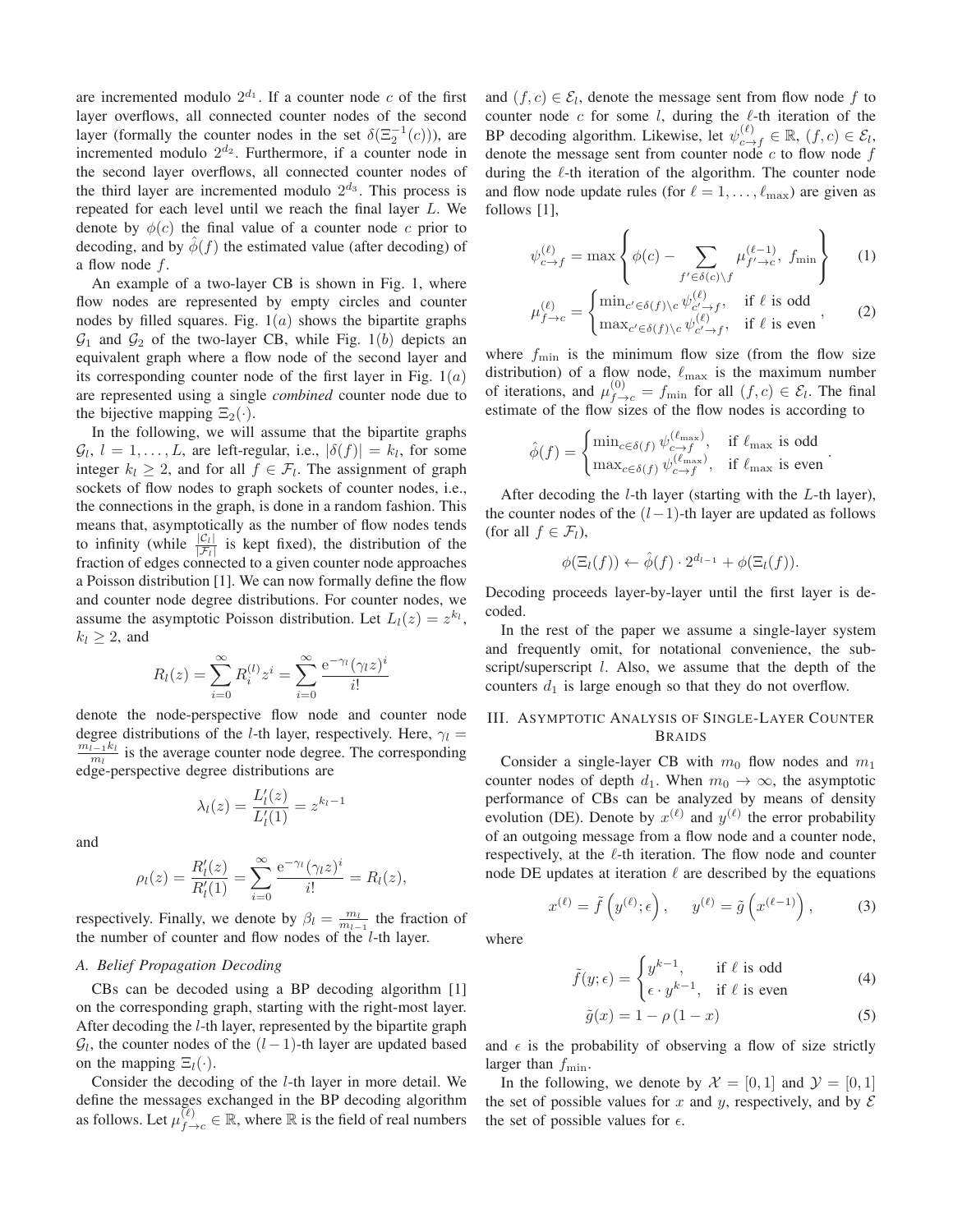For a given flow size distribution, or more precisely, for a given  $\epsilon$ , a relevant parameter for the performance of singlelayer CBs is the number of counters per flow,  $\beta = \frac{m_1}{m_0}$  $\frac{k}{\gamma}$ . The average number of bits needed to represent a flow is therefore  $\beta d_1$ , hence  $\beta$  is directly related to the compression rate. In particular, we are interested in the minimum value of  $\beta$  so that decoding is successful,

$$
\beta_{\mathrm{BP}} = \beta_{\mathrm{BP}}(\epsilon) \triangleq \inf \left\{ \beta > 0 \mid x^{(\infty)}(\beta, \epsilon) = 0 \right\}.
$$

Alternatively, we can analyze the asymptotic behavior of CBs by fixing  $\beta$  and finding the maximum value of  $\epsilon$  such that decoding is successful,

$$
\epsilon_{\mathrm{BP}} = \epsilon_{\mathrm{BP}}(\beta) \triangleq \sup \left\{ \epsilon \in \mathcal{E} \mid x^{(\infty)}(\beta, \epsilon) = 0 \right\}
$$

since for a fixed k and any  $\epsilon$  it follows that  $\epsilon_{\rm BP}(\beta_{\rm BP}(\epsilon))$  =  $\beta_{\rm BP}^{-1}(\beta_{\rm BP}(\epsilon)) = \epsilon$ . In this case,  $\epsilon_{\rm BP}$  has a similar meaning as the BP decoding threshold for low-density parity-check (LDPC) codes over the binary erasure channel, where  $\epsilon$  can now be interpreted as the channel parameter.

Combining two successive iterations into a single one, we can write the DE in an equivalent form as

$$
x^{(2\ell)} = f\left(y^{(2\ell)}; \epsilon\right), \quad y^{(2\ell)} = g\left(x^{(2\ell-2)}\right), \quad (6)
$$

where

$$
f(y; \epsilon) = \epsilon \cdot y^{k-1} \tag{7}
$$

$$
g(x) = 1 - \rho \left( 1 - (1 - \rho (1 - x))^{k-1} \right). \tag{8}
$$

Clearly, the DE recursions in  $(3)-(5)$  and  $(6)-(8)$  give the same BP decoding threshold.

There is a way to construct an equivalent graph representation of single-layer CBs (and a corresponding message passing decoding algorithm) which will give identical finite-length performance to that of the original graph, and asymptotically the DE recursion in  $(6)-(8)$ . The new graph has the same flow nodes as the original graph and the same number of counter nodes, but each counter node represents now a tree of depth three grown from the corresponding counter node in the original graph. The overall construction is omitted due to lack of space. Thus, in the following, we can equivalently base our analysis on the recursion in (6)-(8).

*Lemma 1:* The functions  $f(y; \epsilon)$  (for a fixed value of  $\epsilon > 0$ ) and  $g(x)$ ,  $k \ge 2$ , are strictly increasing in y and x, respectively.

As a result of Lemma 1, it follows that the DE recursion in  $(6)-(8)$  (and thus the DE recursion in  $(3)-(5)$ ) for uncoupled CBs converges to a fixed-point. The fixed-point DE equation for  $x = x^{(\infty)}(\beta, \epsilon)$  is

$$
x = f(g(x)).\tag{9}
$$

Decoding is successful if the fixed-point is  $x^{(\infty)}(\beta, \epsilon) = 0$ .

We will need the definition of an *admissible system* [5].

*Definition 1 (Admissible System):* An admissible system is a system where the functions  $f(y; \epsilon)$  and  $g(x)$  satisfy the following properties.

- 1) The first derivative of  $f(y; \epsilon)$  exists and is continuous on  $\mathcal{Y} \times \mathcal{E}$ , the first derivative of  $g(x)$  exists and is continuous on  $\mathcal{X},$
- 2)  $f(y; \epsilon)$  is nondecreasing in both y and  $\epsilon$ ,
- 3)  $g(x)$  is strictly increasing in x, and
- 4) the second derivative of  $g(x)$  exists and is continuous on  $\mathcal{X}$ .

It is easy to show that the DE updates in  $(7)-(8)$  satisfy these properties.

*A. Extended Belief Propagation Extrinsic Information Transfer Curve*

The EBP EXIT curve of a single-layer CB is given in parametric form by

$$
(\epsilon, h^{\text{EBP}}) = (\epsilon(x), (1 - \rho(1 - (1 - \rho(1 - x))^{k-1}))^k), (10)
$$

where

$$
\epsilon(x) = \frac{x}{(1 - \rho(1 - (1 - \rho(1 - x))^{k-1}))^{k-1}}
$$

is the solution of (9) for  $\epsilon$ , and  $x \in \mathcal{X}$ . The curve is a trace of all fixed-points of the DE recursion in (9) (both stable and unstable).

*Definition 2 (Area Threshold)*: Let  $(\epsilon(x^*), h^{\text{EBP}}(x^*))$  be a point on the EBP EXIT curve  $h^{\text{EBP}}$  of a single-layer CB such that

$$
\int_{x^*}^1 h^{\text{EBP}}(x) d\epsilon(x) = \int_0^1 h^{\text{EBP}}(x) d\epsilon(x)
$$

and there exist no  $x' \in (x^*, 1]$  such that  $\epsilon(x') = \epsilon(x^*)$ . Then, the area threshold, denoted by  $\bar{\epsilon}$ , is defined as  $\bar{\epsilon} = \epsilon(x^*)$ .

*B. Potential Function, Potential Threshold, and Area Threshold*

Since the DE recursion in (6)-(8) describes an admissible system (see Definition 1), we can define a corresponding potential function as in [5] for the uncoupled system.

*Definition 3:* The (uncoupled) potential function  $U(x; \epsilon)$  of the system defined by the functions  $f$  and  $g$  from (7) and (8), respectively, is given by

$$
U(x; \epsilon) \triangleq xg(x) - \int_0^x g(z) dz - \int_0^{g(x)} f(z; \epsilon) dz
$$
  
=  $xg(x) - \int_0^x g(z) dz - \frac{\epsilon}{k} g(x)^k$ .

Following [5, Def. 32], we make the following definitions,

$$
\Psi(\epsilon) \triangleq \min_{x \in \mathcal{X}} U(x; \epsilon),
$$
\n
$$
X^*(\epsilon) \triangleq \{x \in \mathcal{X} \mid U(x; \epsilon) = \Psi(\epsilon)\},
$$
\nand\n
$$
\bar{x}^*(\epsilon) \triangleq \max X^*(\epsilon).
$$

Now, we can define the *potential threshold*  $\epsilon_p^*$  as [5, Def. 35]

$$
\epsilon_p^* \triangleq \sup \{ \epsilon \in \mathcal{E} \mid \bar{x}^*(\epsilon) = 0 \} \,. \tag{11}
$$

The following theorem shows that the area threshold and the potential threshold are equal,  $\bar{\epsilon} = \epsilon_p^*$ .

*Theorem 1:* The area threshold from Definition 2 is equal to the potential threshold from (11).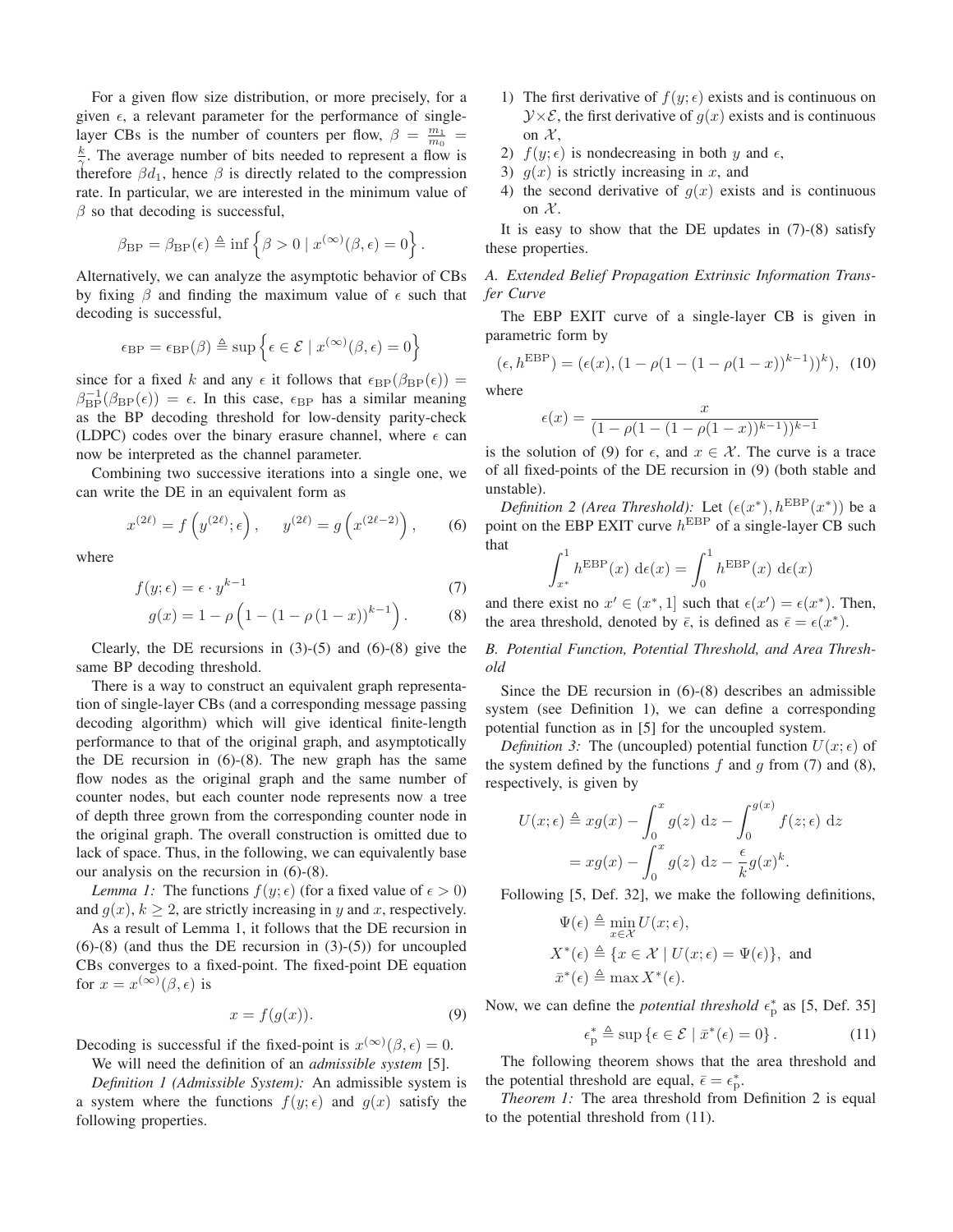#### IV. MAXWELL DECODER

A Maxwell decoder [6] can be constructed for CBs as for LDPC codes, and it can be analyzed asymptotically using DE on the equivalent graph representation mentioned in Section III. An important point to consider is that the Maxwell decoder is in general *not* a MAP decoder as for LDPC codes, since the flow size distribution is in general nonuniform. Thus, the *Maxwell decoding threshold* (on  $\epsilon$ ) is in general a lower bound on the *MAP decoding threshold*.

Now, note that the BP decoder with the update rules in (1)- (2) will always *stop*, i.e., at some point the flow size estimates of the flow nodes will be the same at iterations  $\ell$  and  $\ell-2$  for some  $\ell$ . When the decoder stops, either the flow size estimates for a flow node at iterations  $\ell$  and  $\ell - 1$  are the same (i.e., we have convergence (upper and lower bounds are the same and thus we have the correct value for the flow size)), or we have oscillation (i.e., the estimates for iterations  $\ell$  and  $\ell-2$  are the same, but the estimates for iterations  $\ell$  and  $\ell - 1$  are not the same).

The BP decoder can be turned into a peeling decoder in the following way. Run the BP decoder and in addition apply the following two peeling rules: 1) In case  $|\delta(c)| = 1$  for a counter node  $c$ , then remove  $c$  and the connected flow node  $f \in \delta(c)$  and all its edges from the graph. Decrease the values of the counter nodes of  $\delta(f) \setminus c$  by the value of c. 2) For odd iterations, if a message from a counter node  $c$  to a flow node f is equal to  $f_{\min}$ , then remove the flow node f and all its edges from the graph. Decrease the values of the counter nodes of  $\delta(f)$  by  $f_{\text{min}}$ . The BP and the peeling decoders are *equivalent*, in the sense that the set of *converged* flow nodes for the BP decoder is exactly equal to the set of *peeled* flow nodes for the peeling decoder.

*Theorem 2:* The EBP EXIT curve (defined for the equivalent graph as in (10)) for the expected residual CB graph when the peeling decoder stops is given in parametric form by

$$
(\tilde{\epsilon}, \tilde{h}^{\text{EBP}}) = (\tilde{\epsilon}(z; x), (1 - \tilde{\rho}(1 - z; x))^k),
$$

where

$$
\tilde{\epsilon}(z; x) = \frac{z}{(1 - \tilde{\rho}(1 - z; x))^{k-1}} \text{ and } \tilde{\rho}(z; x) = 1 - \frac{g(x - zx)}{g(x)}
$$

and where  $x = x(\epsilon)$  is the largest fixed-point of the DE recursion in (9), for a given  $\epsilon$ . Furthermore, for  $\epsilon = \bar{\epsilon}$  (the area threshold from Definition 2), the area  $\int_0^1 \tilde{h}^{\text{EBP}}(z; x) d\tilde{\epsilon}(z; x)$ is equal to zero.

Theorem 2 combined with simulations (not included here) and the fact that an expected lower bound (analogous to Lemma 11 in [6]) on the number of independent guesses (in the asymptotic limit) for a Maxwell decoder computed from its DE recursion on the equivalent graph is equal to zero exactly at the area threshold (details omitted for brevity), leads to the following conjecture.

*Conjecture 1:* The area threshold from Definition 2,  $\bar{\epsilon}$ , is equal to the Maxwell decoding threshold and thus a lower bound on the MAP decoding threshold.

#### V. SPATIALLY-COUPLED COUNTER BRAIDS

We consider the ensemble  $(\lambda, \rho, N, w)$  of single-layer SC-CBs [4] (coupling the original bipartite graph), where  $N$  is the coupling chain length and w,  $1 \leq w \leq N+1$ , is a smoothing parameter [7]. The corresponding ensemble of SC graphs is denoted by  $\mathcal{G}_{c}(\lambda, \rho, N, w)$ . The ensemble is constructed as follows. A collection of  $N$  flow-node groups are placed at positions  $\{1, 2, \ldots, N\}$ , each containing  $\kappa$  nodes of degree  $k$ , such that  $\kappa = \frac{m_0}{N}$  (the total number of flow nodes, i.e., the number of distinct flows to be counted, is  $m_0$ ). Furthermore, a collection of  $M = N + w - 1$  counter-node groups are placed at positions  $\{1, 2, ..., M\}$ , each containing  $\frac{\kappa R_j L'(1)}{R'(1)} = \frac{\kappa R_j k}{\gamma}$ nodes of degree j (we implicitly assume that  $N$  is chosen such that  $\frac{\kappa R_j k}{\gamma}$  and also  $\frac{m_0}{N}$  are integers).

The  $\kappa k$  edge sockets in each group of flow and counter nodes are partitioned into  $w$  equally-sized subgroups (assuming that  $\frac{\kappa k}{w}$  is an integer) using a uniform random interleaver. We denote by  $\mathcal{P}_{n,i}^{(f)}$  and  $\mathcal{P}_{n,i}^{(c)}$  the set of flow and counter node sockets, respectively, in the *i*-th subgroup,  $i = 0, 1, \dots, w-1$ , at position *n*, where  $n = 1, \ldots, N$  for flow node sockets and  $n = 1, \ldots, M$  for counter node sockets. The SC ensemble is constructed by adding edges that connect the sockets in  $\mathcal{P}_{n,i}^{(f)}$  to the sockets in  $\mathcal{P}_{n+i,i}^{(c)}$ . Different graphs are obtained by different socket associations. Note that this construction leaves some sockets of the counter-node groups at the boundary unconnected and these are removed. In the following, we will denote the coupled ensemble  $\mathcal{G}_{c}(\lambda, \rho, N, w)$  by the alternative notation  $\mathcal{G}_c(k, \gamma, N, w)$ .

## *A. Density Evolution Recursion*

,

Denote by  $x_i^{(\ell)}$ ,  $i = 1, ..., M$ , the error probability of an outgoing message from a flow node at position  $i$  at iteration  $\ell$ . Note that since there are no flow-node groups at positions  $i > N$ , initially  $x_i^{(0)} = 0$  for  $N < i \leq M$ . Using the ensemble defined above, we get the recursion shown in (12) at the top of the next page, where  $A = \{A_{p,q}\}\$ is the  $N \times M$  matrix defined by

$$
A_{p,q} = [A]_{p,q} = \begin{cases} \frac{1}{w}, & \text{if } 1 \le q - p + 1 \le w \\ 0, & \text{otherwise} \end{cases}.
$$

Note that contrary to SC-LDPC codes, for which the SC recursion contains two summations (an outer summation over  $N$  terms and an inner summation over  $M$  terms), the recursion for SC-CBs contains four summations (two summations over  $N$  terms and two summations over  $M$  terms), since the update rule for the flow nodes is different for odd and even iterations. Note that due to the band-structure of the matrix  $A$  there are only  $w$  nonzero terms in all four summations. Due to this difference between odd and even iterations, SC-CBs do not fit within the general framework of coupled scalar recursions outlined in [5].

Let  $\mathbf{x}^{(\ell)} = (x_1^{(\ell)}, \dots, x_M^{(\ell)})$ . The BP decoding threshold of the coupled ensemble  $\mathcal{G}_c(\vec{k}, \gamma, N, w)$  is defined (analogous to the uncoupled case) as  $\epsilon_{\text{BP}}^{\text{c}} = \epsilon_{\text{BP}}^{\text{c}}(k, \gamma, N, w)$ , where

$$
\epsilon_{\mathrm{BP}}^{\mathrm{c}}(k,\gamma,N,w) \triangleq \sup \left\{ \epsilon \in \mathcal{E} \mid \boldsymbol{x}^{(\infty)}(k,\gamma,\epsilon,N,w) = \mathbf{0} \right\}.
$$